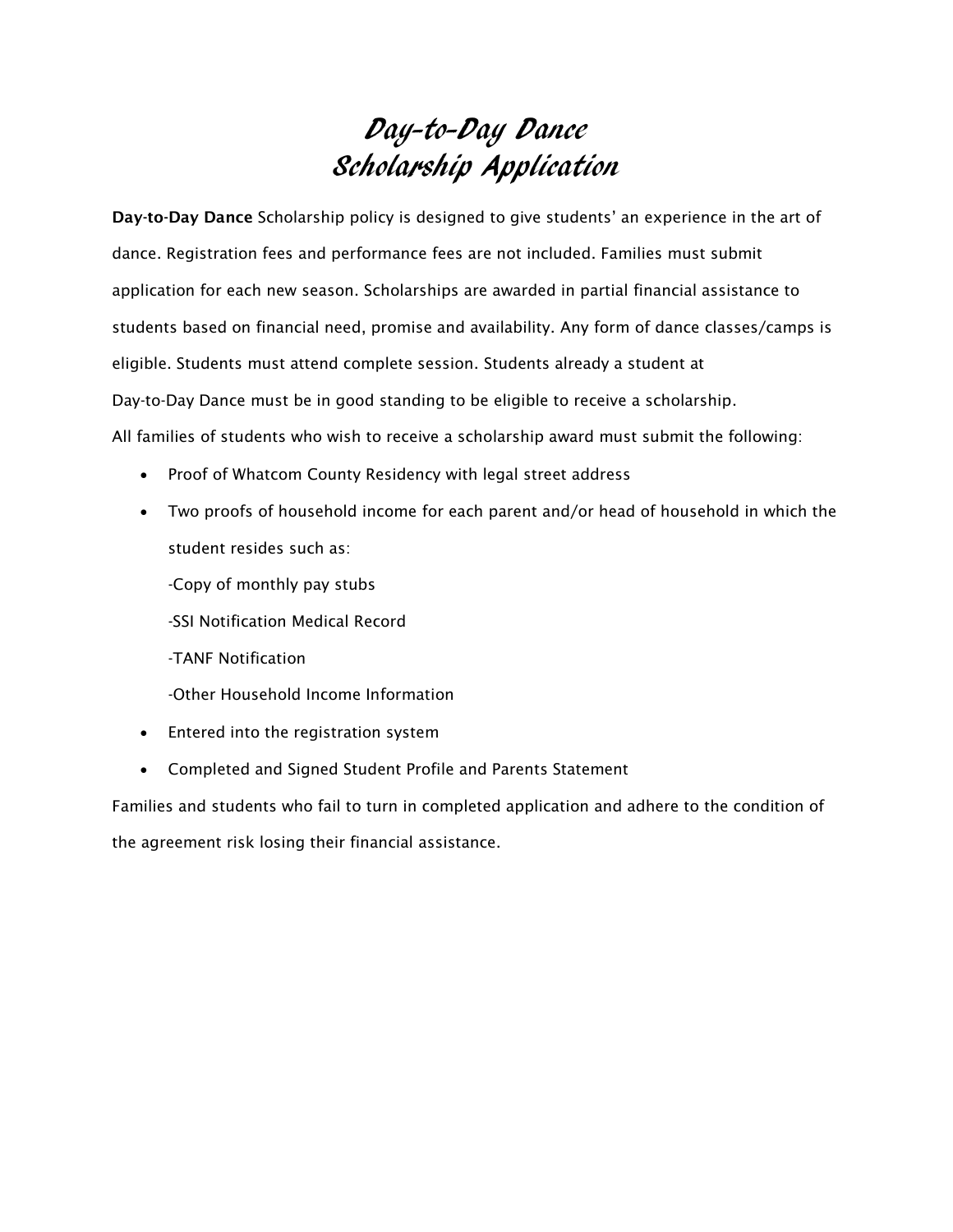## **SCHOLARSHIP APPLICATION FORM**

| Academic School:__________________________Grade:_____Birthday:__________________ |
|----------------------------------------------------------------------------------|
|                                                                                  |
|                                                                                  |
|                                                                                  |
|                                                                                  |
|                                                                                  |

Please use the following lines to provide any other reason you and your child is in need of a Day-to-Day Dance scholarship.

| Why are you (student) interested in studying dance? (parents of younger child should assist in<br>completing this section) |
|----------------------------------------------------------------------------------------------------------------------------|
|                                                                                                                            |
|                                                                                                                            |
|                                                                                                                            |
|                                                                                                                            |

I/We attest that all information on this form and the supplementary documents that we provided (i.e. proof of residency, household income, etc.) is accurate. I/We commit to regular class attendance as a scholarship student. I understand that with two consecutive absences I forfeit my scholarship.

| Students Signature__ |                      |
|----------------------|----------------------|
|                      | ____________________ |